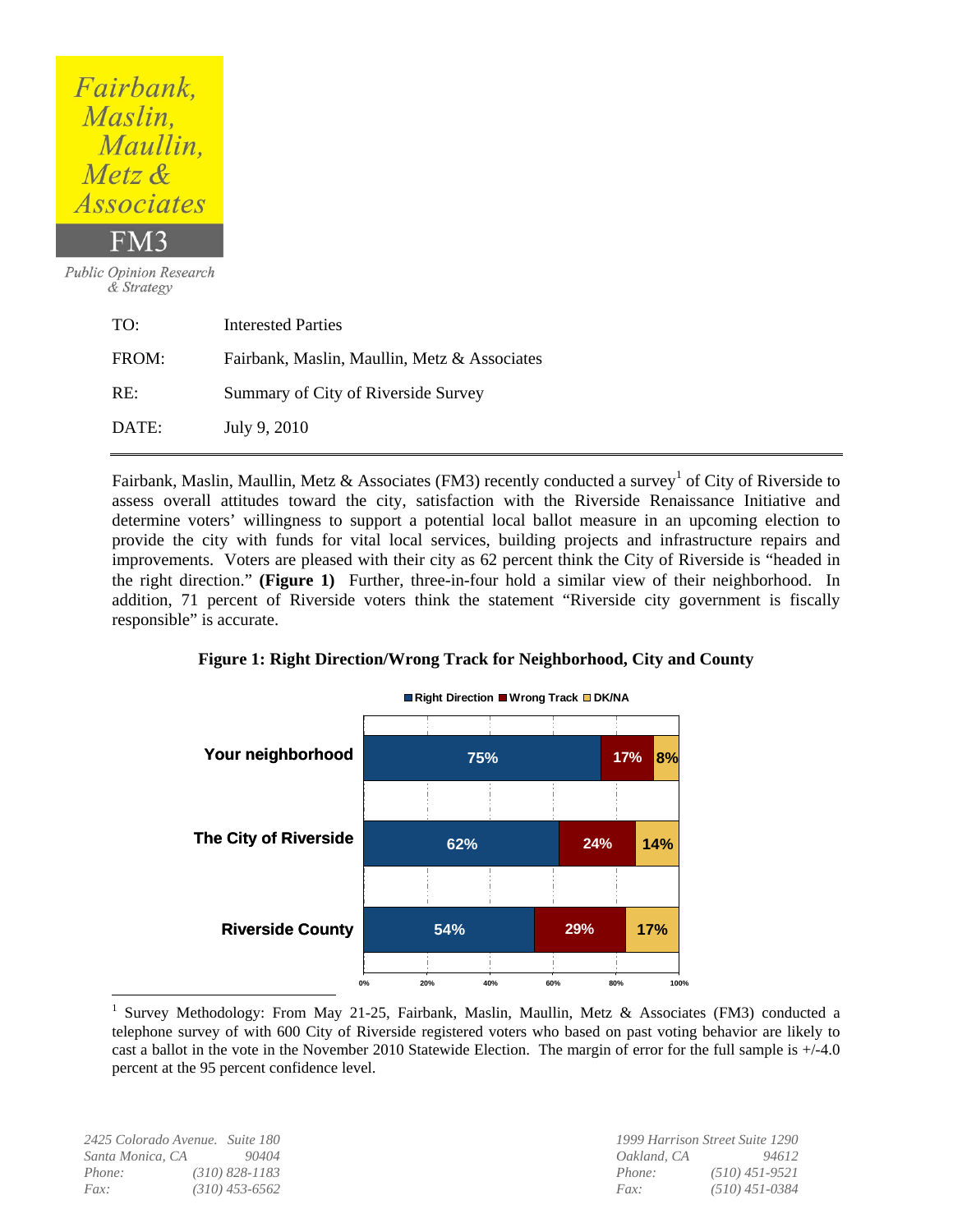# *Summary of City of Riverside Survey Results Page 2*

**Like all Californians, Riverside voters express high levels of concern about economic issues and the impact of state budget cuts on their city's ability to maintain vital local services.** As shown in **Figure 2** below, large majorities of Riverside voters regard unemployment, the housing market, the local economy, and state cuts to city services as major problems. The opinions of Riverside voters are consistent with other public opinion surveys FM3 has conducted recently in Inland Empire cities and throughout California. Thus, despite reports that the nation's economy may be showing signs of recovery, Riverside voters continue to see the local economy and job market as very troubled.

### **Figure 2: Top Concerns of Riverside Voters**  *(Ranked by Percentage saying "Extremely/Very Serious Problem")*



**Voters are aware of the city's Renaissance Initiative and view it favorably. (See Figure 3)** Seventy percent of voters report having heard or seen information about the Renaissance Initiative, with more than one in four (27 percent) saying they have seen or heard a "great deal" about the program. Furthermore, three-quarters (75 percent) approve of the Renaissance Initiative to upgrade and build essential city buildings, parks, streets, sewers and other local infrastructure, with a plurality of 41 percent saying they "strongly approve."



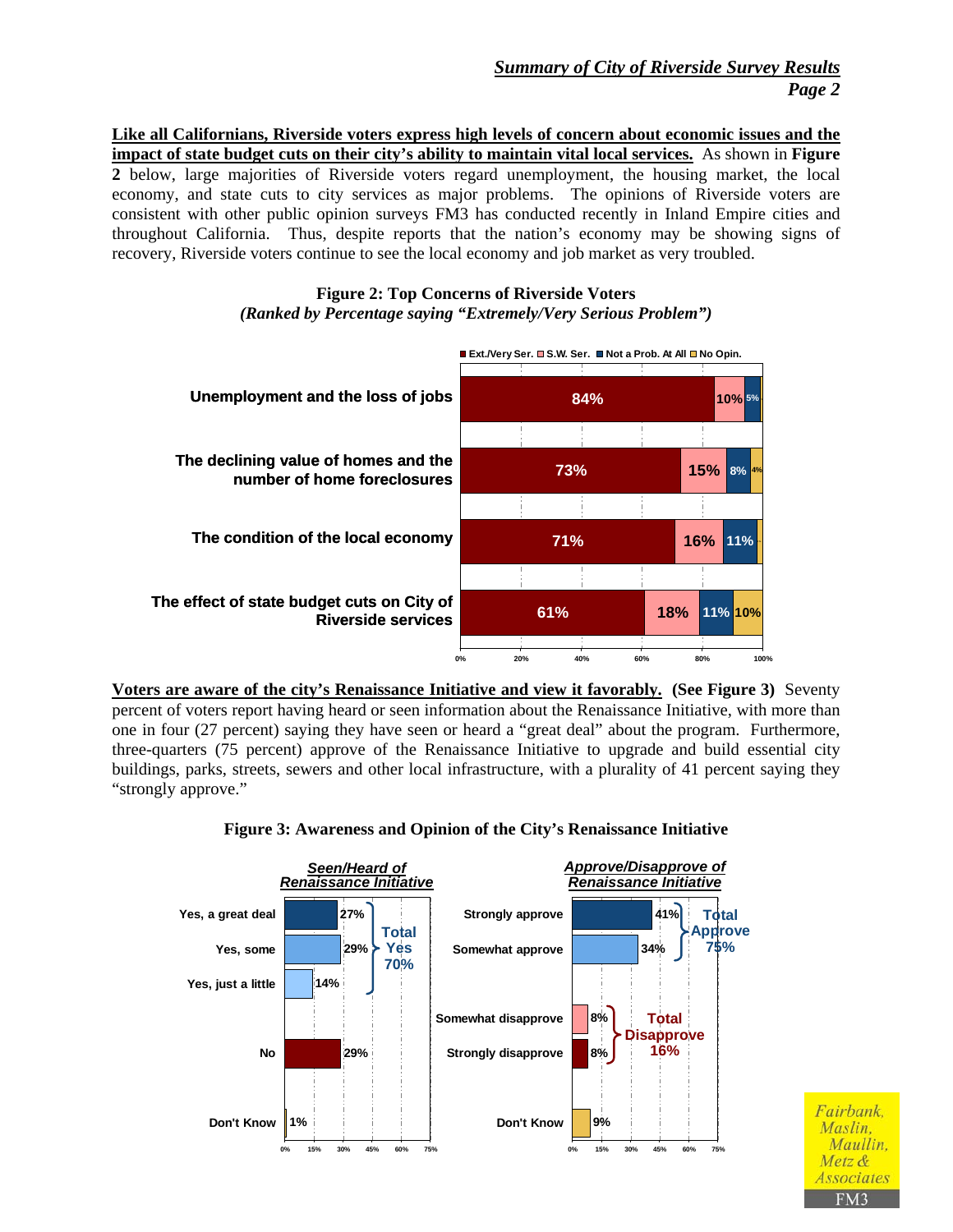**Riverside voters regard the Renaissance Initiative highly, but economic concerns diminish support for a local ballot measure to continue the program and provide additional funds to repair, upgrade,**  and improve local buildings and other city infrastructure. As demonstrated by the responses to a series of statements **(See Figure 4)** it is clear that voters recognize the impact of the programs on their city. In addition, voters understand that more needs to be done and would like these repairs and upgrades to continue.

#### **Figure 4: Accuracy of Statements about the City of Riverside Renaissance Initiative**  *(Ranked by Percentage saying Very/Somewhat Accurate)*

![](_page_2_Figure_3.jpeg)

In addition, four-in-five voters think the city has a "great" or "some" need for additional funds to repair, upgrade and build essential city buildings, parks, streets, sewers and other local infrastructure to improve residents' quality of life and promote healthy growth of the local economy. **(See Figure 5)** However, only a simple majority (53 percent) supports a local bond measure to provide the city with the funding needed to extend the Renaissance Initiative. (Such a local bond measure requires a two-thirds supermajority for passage.) These results suggest that under better economic circumstances and with some refinement to the ballot measure, Riverside voters may be willing to support a local bond measure to ensure important city buildings and infrastructure are repaired, upgraded and improved.

![](_page_2_Figure_5.jpeg)

Fairbank, Maslin, Maullin, Metz & *Associate*. FM3

#### **Figure 5: City's Need for Funds to Build Essential City Buildings and Improve Local Infrastructure**